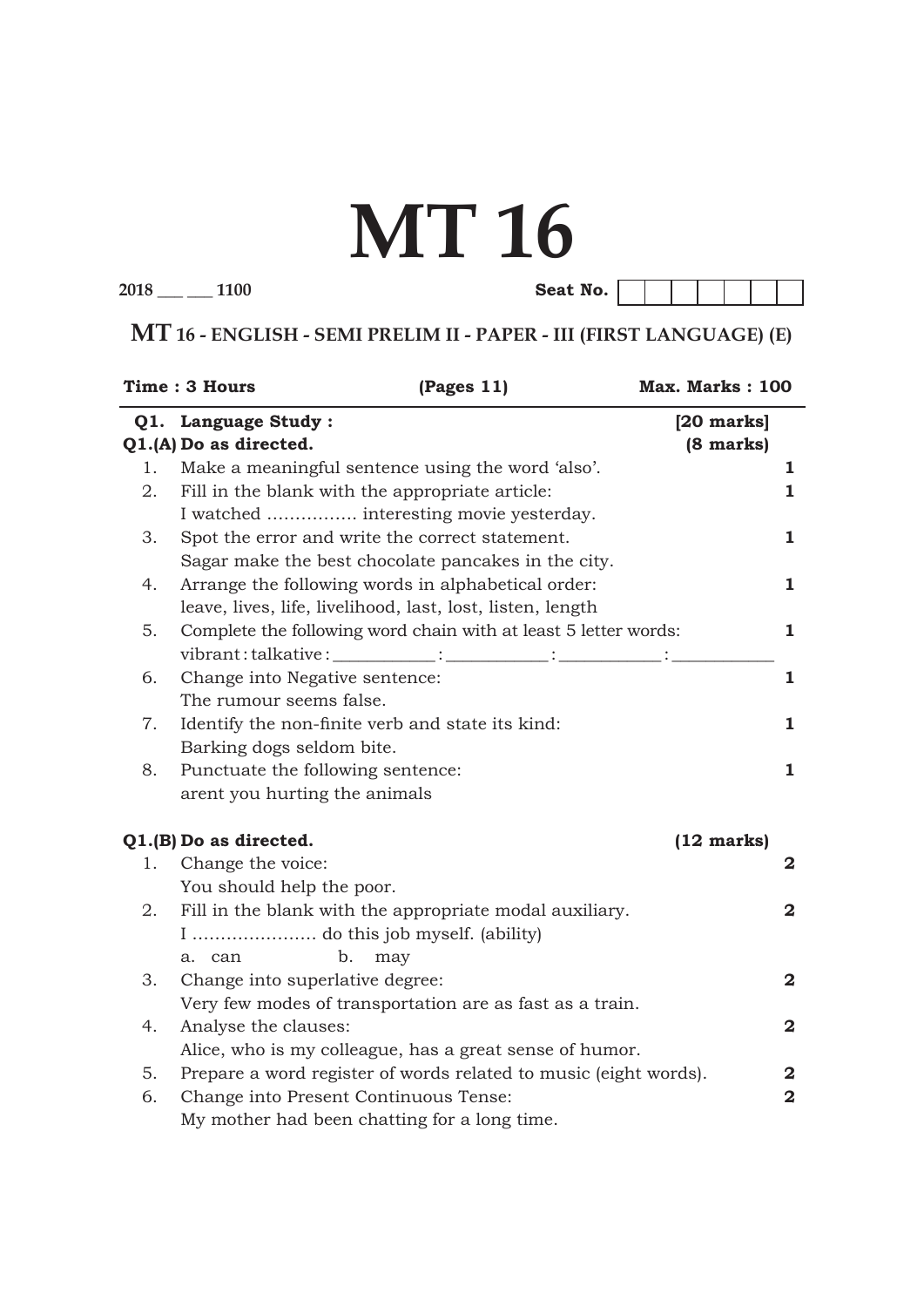### **Q2.(A) Read the passage given below and answer the following questions: [10 marks]**

 I met with a Sudanese child-soldier. He was kidnapped by an extremist militia. As his first training lesson, he was forced to kill his friends and family. He asked me: "What is my fault?"

 Friends, all the great religions teach us to care for our children. Jesus said: "Let the children come to me; do not hinder them, for the kingdom of God belongs to them." The Holy Quran says: "Kill not your children because of poverty."

 Friends! There is no greater violence than to deny the dreams of our children. Therefore ... I refuse to accept that all the temples and mosques and churches and prayer houses have no place for the dreams of our children.

 I refuse to accept that the world is so poor, when just one week of global military expenditure can bring all the children to classrooms.

 I refuse to accept that all the laws and constitutions, police and judges are unable to protect our children.

 I refuse to accept that the shackles of slavery can ever be stronger than the quest for freedom. I REFUSE TO ACCEPT here.

My only aim in life is that every child is free to be a child,

- free to grow and develop,
- free to eat, sleep, and see daylight,
- free to laugh and cry,
- free to play and learn,
- free to go to school, and above all,

- free to dream.

 I have the privilege of working with many courageous people who have the same aim. We have never given up against any threat or attack and we never will.

 We have made progress in the last couple of decades. We have reduced the number of out-of-school children by half. We have reduced the number of child labourers by a third. We have reduced child mortality and malnutrition, and we have prevented millions of child deaths.

#### **A1. State whether the following statements are True or False. Correct 2the False statements.**

- i. The Sudanese child-soldier was forced to kill his enemies and neighbours.
- ii. We have reduced the number of child labourers by a third.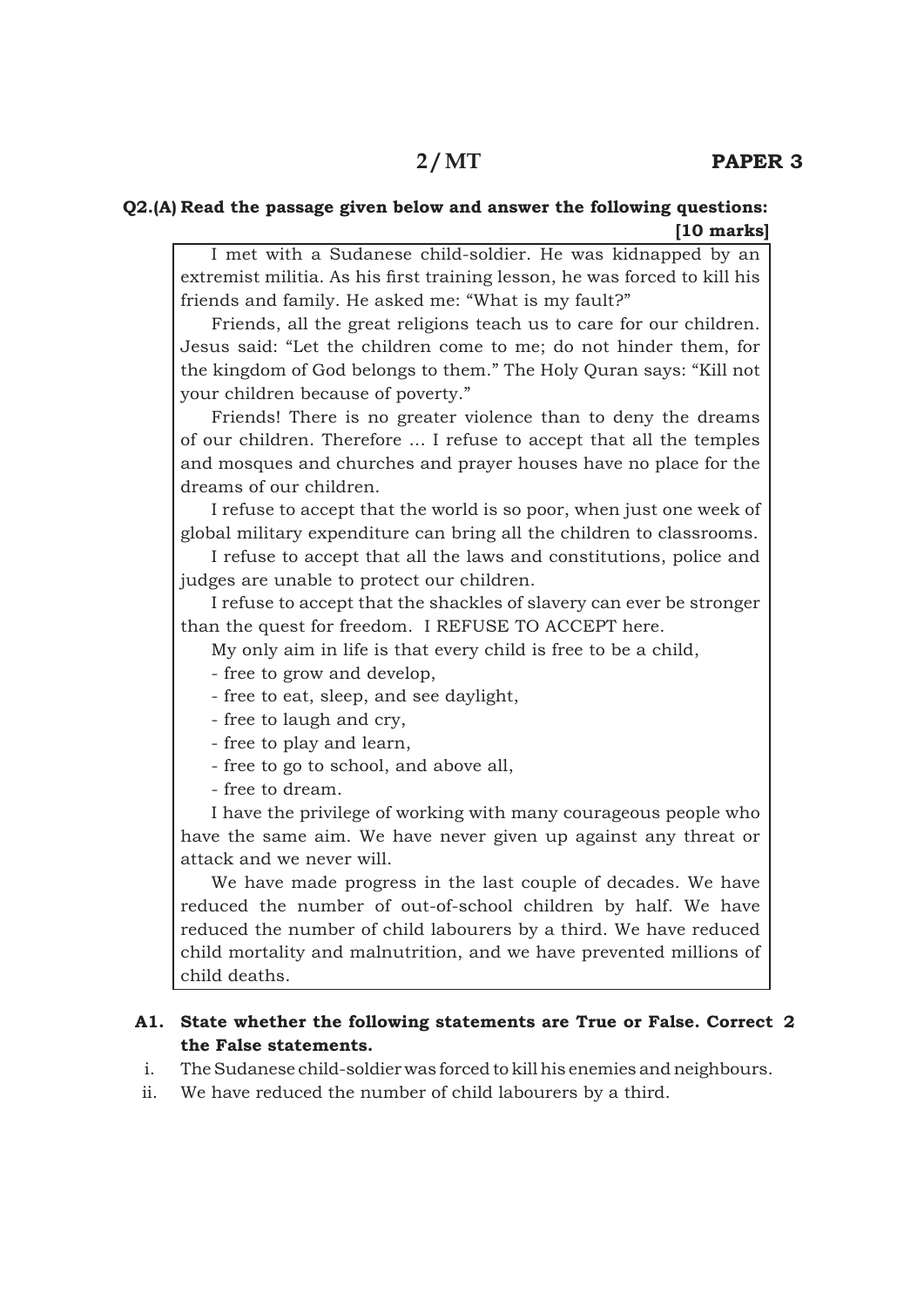#### **A2. Complete the Web Diagram:**



#### **A3. Use the following words / phrases to make meaningful sentences. 2**

- i. have no place for
- ii. refuse to accept

#### **A4. Do as Directed:**

- i. My only aim in life is that every child is free to be a child. (Pick out the subordinate clause and state its kind)
- ii. We have made progress in the last couple of decades. (Change the Voice)

#### **A5. What is your opinion about the author after reading the extract? 2**

# **Q2.(B) Read the following passage and answer the questions below:**

 **[10 Marks]**

**2**

 We saw small bits of grass peeping through the small cracks in a concrete pavement. It left us thinking : however impossible things may look, there is always an opening...

 We saw a tree bare of all leaves in the cold winter months. We thought its chapter was over. But three months passed, spring set in and the tree was back to its green majesty once again, full of leaves, flowers, birds and life. What if we too had the conviction that, however difficult things are right now, it will not remain so for ever. Remember, this too shall pass.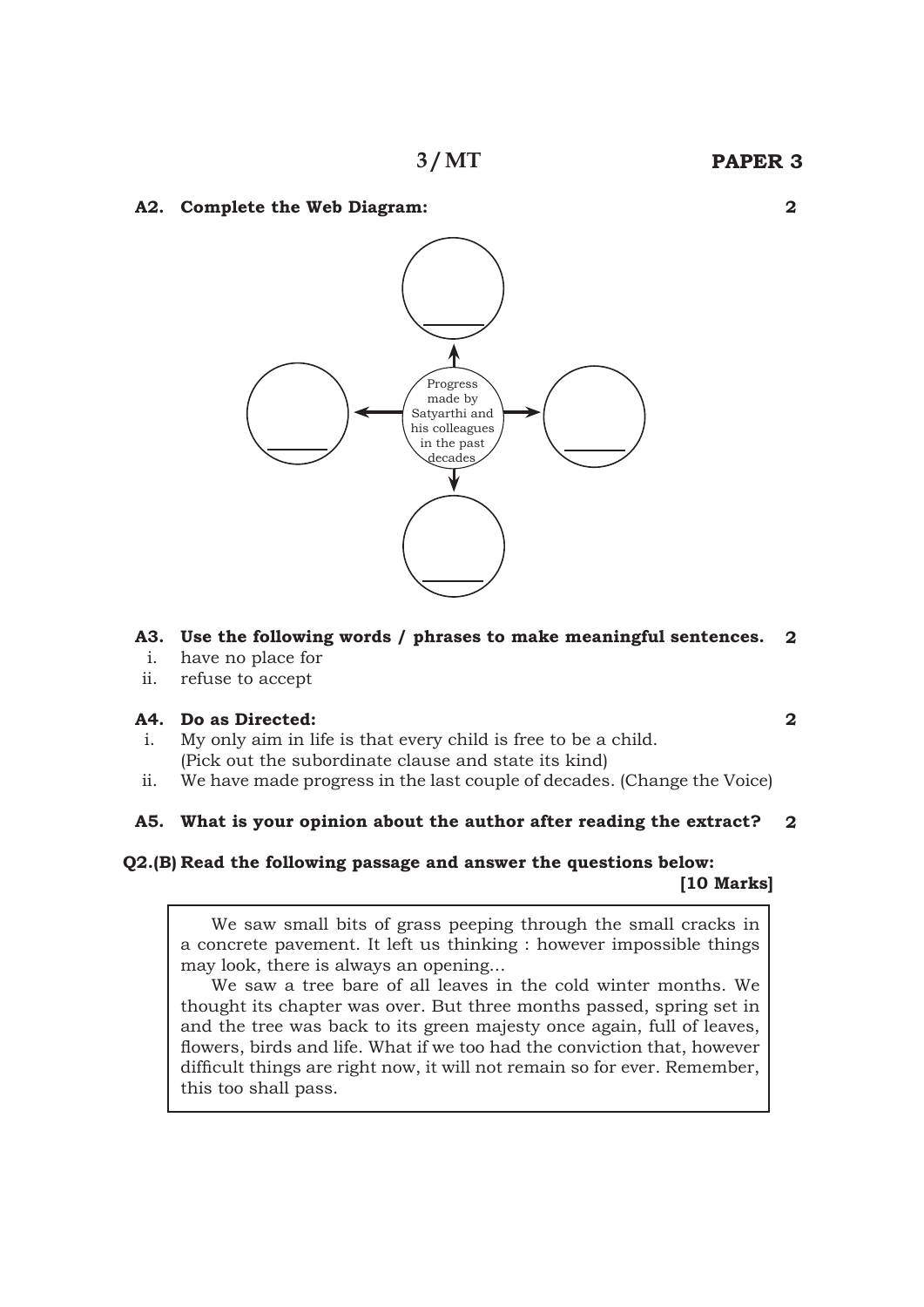We saw an army of ants lugging a fly which was at least ten times the ant's size. The ants organized themselves around the fly, lifted it on frail feelers and carried it to quite a distance. Their teamwork and perseverance were impressive. What if we too are consistent, organized, focused...Spider webs are delicate, yet very strong. A rainbow colours the entire sky. Oysters take in a grain of sand they open up with a pearl. Innumerable stars shine across the infinite sky. Clouds take new shapes with every passing moment. The wind makes trees dance with unhindered passion. Water, without hint of ego, changes its form according to the dictates of the sun and the wind. When we see a caterpillar turn into a butterfly, a flower turn into a fruit, we experience the alchemy of nature... we touch it and become gold ourselves.

#### **B1. State whether the following statements are True or False:**

- i. Spider webs are delicate as well as weak.
- ii. We should be steady and focused in life.
- iii. The teamwork and perseverance of ants were impressive.
- iv. Nature teaches to change and adjust according to the situation.

# **B2. What things in nature teach us the following:**

- i. Nothing is impossible to achieve
- ii. Problems are not permanent
- **B3. Give the adjective forms of:**  i. Passion ii. Strength

#### **B4. Do as directed:**

- i. Spring set in and the tree was back to its green majesty once again. (Rewrite using 'when')
- ii. Oysters take in a grain of sand. (Frame a wh-question to get the underlined part as an answer)
- **B5. Nature is one of the best teachers. State your opinion on this 2statement.**

#### **2**

**2**

**2**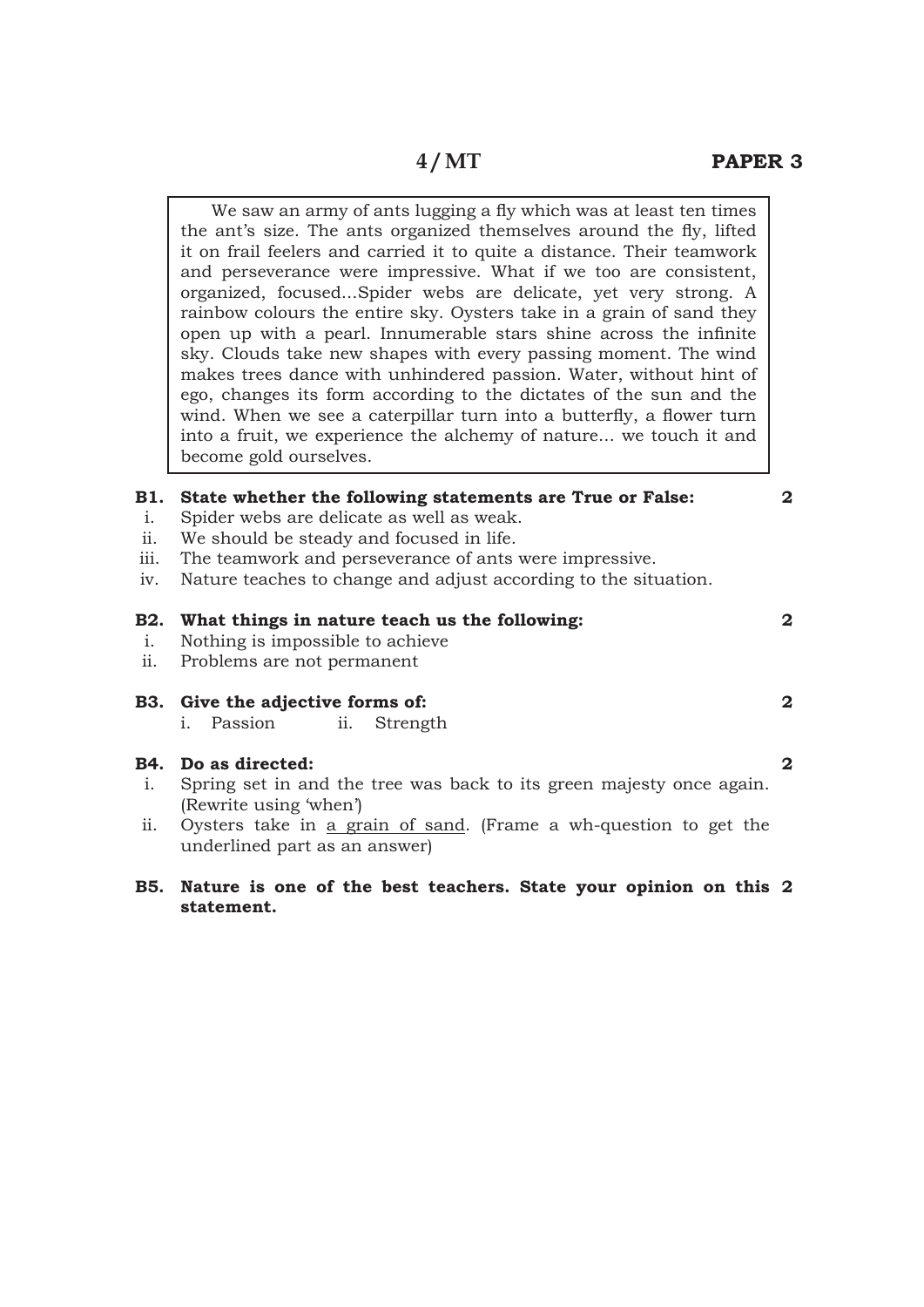# **5 / MT**

## **Q3.(A) Read the following extract and answer the questions below: [5 marks]**

I think I could turn and live with animals, they are so placid and self-contain'd I stand and look at them long and long. They do not sweat and whine about their condition, They do not lie awake in the dark and weep for their sins, They do not make me sick discussing their duty to God, Not one is dissatisfied, not one is demented with the mania of owning things. Not one kneels to another, nor to his kind that lived thousands of years ago, Not one is respectable or unhappy over the whole earth. So they show their relations to me and I accept them. They bring me tokens of myself, they evince them plainly in their possession I wonder where they get those tokens, Did I pass that way huge times ago and negligently drop them? - Walt Whitman

## **A1. Complete the following:**

- i. Animals are not \_\_\_\_\_\_\_\_\_\_\_ with the mania of owning things.
- ii. Animals do not before one another.
- **A2. Complete the Web Diagram:**

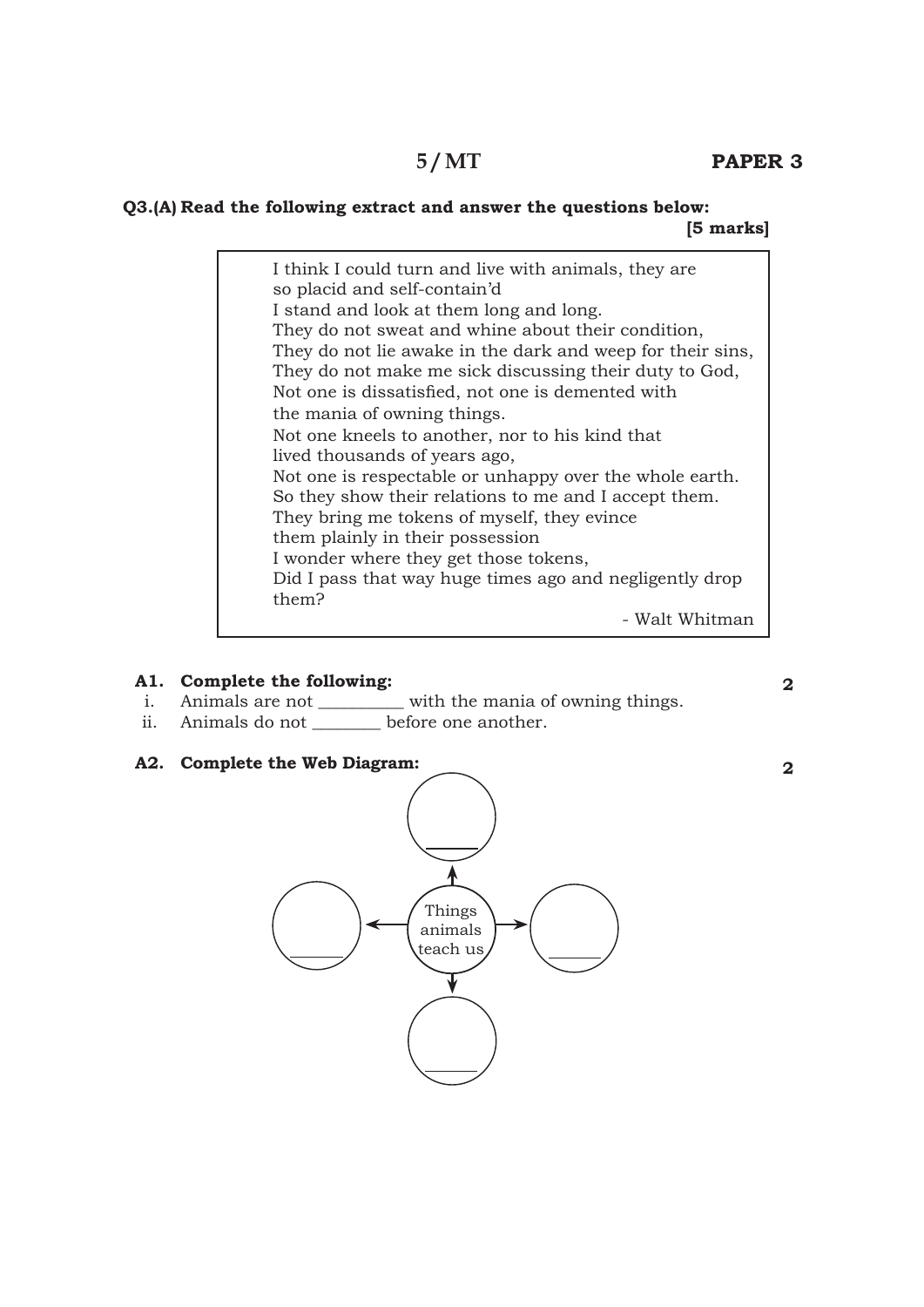# **PAPER 3 6 / MT**

#### **Q3.(B) Write an Appreciation of the given poem in about 12 to 15 sentences with the help of the following points: [10 marks]**

| All the world's a stage                             |  |
|-----------------------------------------------------|--|
| All the world's a stage,                            |  |
| And all the men and women merely players;           |  |
| They have their exits and their entrances,          |  |
| And one man in his time plays many parts,           |  |
| His acts being seven ages. At first, the infant,    |  |
| Mewling and puking in the nurse's arms.             |  |
| Then the whining schoolboy, with his satchel        |  |
| And shining morning face, creeping like snail       |  |
| Unwillingly to school. And then the lover,          |  |
| Sighing like furnace, with a woeful ballad          |  |
| Made to his mistress' eyebrow. Then a soldier,      |  |
| Full of strange oaths and bearded like the pard,    |  |
| Jealous in honour, sudden and quick in quarrel,     |  |
| Seeking the bubble reputation                       |  |
| Even in the cannon's mouth. And then the justice,   |  |
| In fair round belly with good capon lined,          |  |
| With eyes severe and beard of formal cut,           |  |
| Full of wise saws and modern instances;             |  |
| And so he plays his part. The sixth age shifts      |  |
| Into the lean and slippered pantaloon,              |  |
| With spectacles on nose and pouch on side;          |  |
| His youthful hose, well saved, a world too wide     |  |
| For his shrunk shank, and his big manly voice,      |  |
| Turning again toward childish treble, pipes         |  |
| And whistles in his sound. Last scene of all,       |  |
| That ends this strange eventful history,            |  |
| Is second childishness and mere oblivion,           |  |
| Sans teeth, sans eyes, sans taste, sans everything. |  |
| - William Shakespeare                               |  |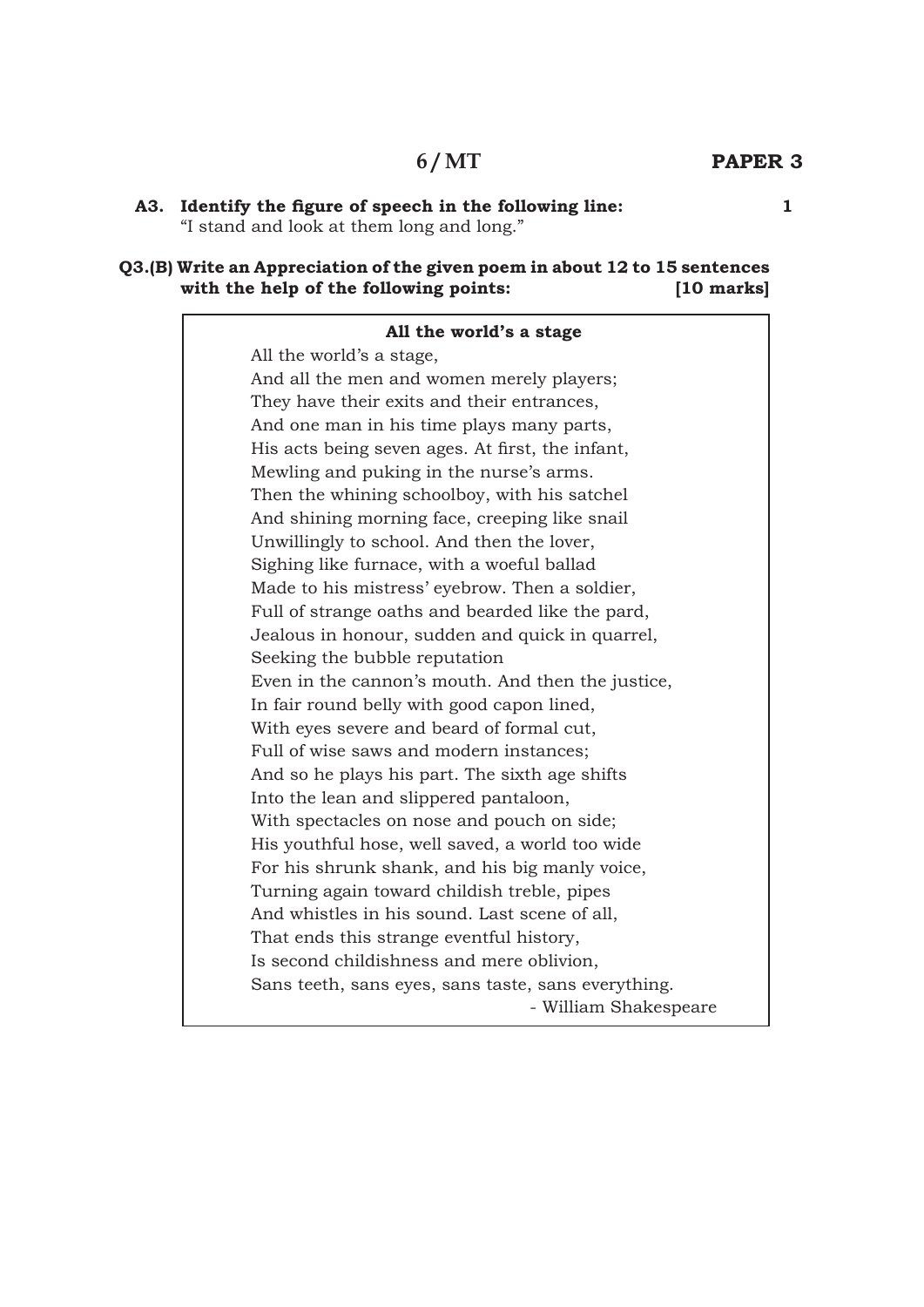- Title
- Poet
- Rhyme scheme
- Favourite line
- Theme/Central idea
- Figures of speech
- Special features-Type of the poem, language, tone, implied meaning, etc.
- Why I like the poem

#### **Q4.(A) Read the following passage and answer the questions:**

#### **[10 marks]**

 When you think of chocolate, you probably imagine your favourite chocolate bar. But when it was first discovered over 4000 years ago, it was actually eaten in the form of a bitter-tasting drink mixed with honey, vanilla and chilli peppers. Chocolate is made from a bean called cacao, which is grown on trees that are original to Central and South America. After the beans are picked, they are allowed to ferment and dry for several weeks before being made into chocolate. In the 14th century, the Aztec and Mayan people who lived in Mexico and Central America believed that chocolate had magical properties and hence it was used during major life events like births, marriages and deaths. The two cultures also consumed chocolate as a drink. They used chocolate at sacred ceremonies and kept it reserved for rulers and priests. In fact, chocolate was so popular that cacao beans were used as currency. For example, in 1545, one cacao bean could buy a large tomato and 100 cacao beans could be traded for a whole turkey.

| A1.            | <b>Fill in the blanks:</b>                                                            | 2            |
|----------------|---------------------------------------------------------------------------------------|--------------|
| i.             | The ________ and the ________ people believed that chocolate had magical              |              |
|                | properties.                                                                           |              |
| ii.            | The cacao trees are originally grown in __________ and ___________.                   |              |
|                | A2. Mention two beliefs associated with chocolates during the ancient 2<br>times.     |              |
|                |                                                                                       |              |
| $\mathbf{i}$ . | A3. Write the synonyms for the following from the extract.<br>ii. holy<br>possibly    | $\mathbf{2}$ |
|                | A4. Do as Directed:                                                                   | 2            |
| $\mathbf{i}$ . | Chocolate is made from a bean called cacao. (Rewrite as an Interrogative<br>sentence) |              |
| ii.            | The two cultures consumed chocolate as a drink. (Add a Question Tag)                  |              |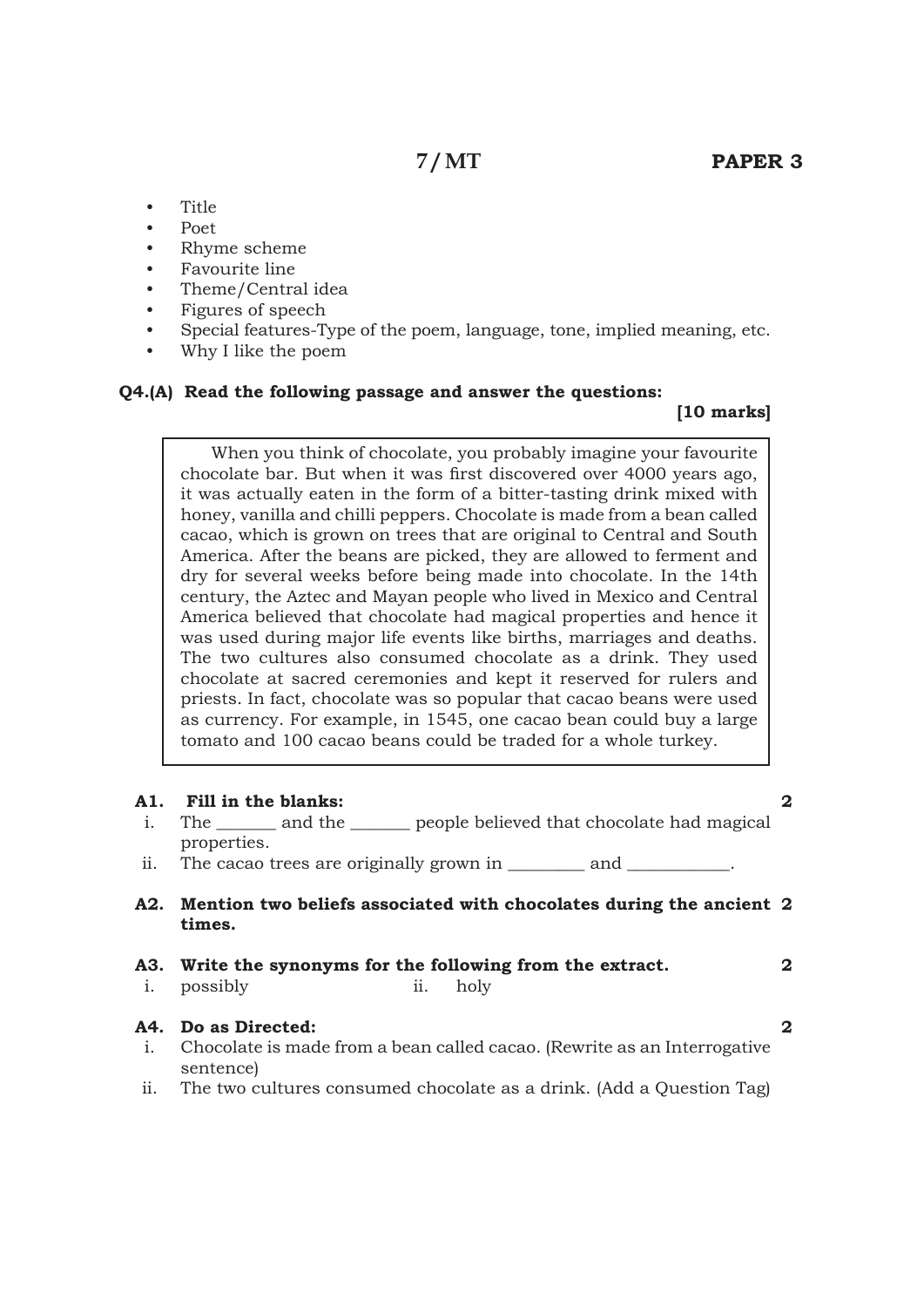## **8 / MT**

**2**

#### **A5. Eating chocolate has health benefits. Do you really think so?**

#### **Q.4(B) Read the following passage and prepare its summary in your own words. Give it an appropriate title.**

#### **[5 marks]**

 There are basically two types of auctions: ascending-bid auctions and descending-bid auctions. Ascending-bid auctions start out with a low bid for an object. The price of the object is gradually raised until only one bidder remains. By contrast, descending-bid auctions start out with a high bid and the price is progressively lowered until a customer expresses a willingness to purchase the object. Both procedures have a number of variants. For example, in some types of auctions a professional auctioneer declares the suggested bids. In other types of auctions, however, the customers make their own bids. Another variant, used at places such as eBay or Yahoo Auction, is called a "buyout option". A high price for an item is declared. Anyone willing to pay that price is guaranteed a purchase. This variant seems to appeal consumers who dislike uncertainty: for a fixed price they are guaranteed an object. "Buyout options" are most commonly used if the seller has a stock of several copies of the same item.

 Both ascending-bid and descending-bid auctions can be conducted in either open or closed formats. In open formats, all participants know exactly how much an object is going for. For example, at many Japanese fish markets, wholesalers gather around the fish to be purchased and raise their hands as the auctioneer names progressively higher prices. In closed auctions, participants are unaware of how much other participants are willing to pay for an object. For example, a case in which participants used sealed envelopes to place their bids on a piece of real estate represents this type of auction. Though open auctions generally yield higher prices, closed formats are sometimes preferred in situations in which the privacy of the prospective buyers is considered paramount or the need to document precisely how much each party bid is high.

#### **Q5.(A) Letter Writing: [5 marks]**

**A1.** The festival season is near. Write a letter to the Police Commissioner, bringing to his attention, the nuisance caused by the loud loudspeakers used during the festivals.

You may include the following points:

Festivals are an occasion to enjoy.

- Loud speakers spoil the true spirit of the festival.
- Beyond normal decibels
- Nuisance to old people, students, etc.
- Steps to be taken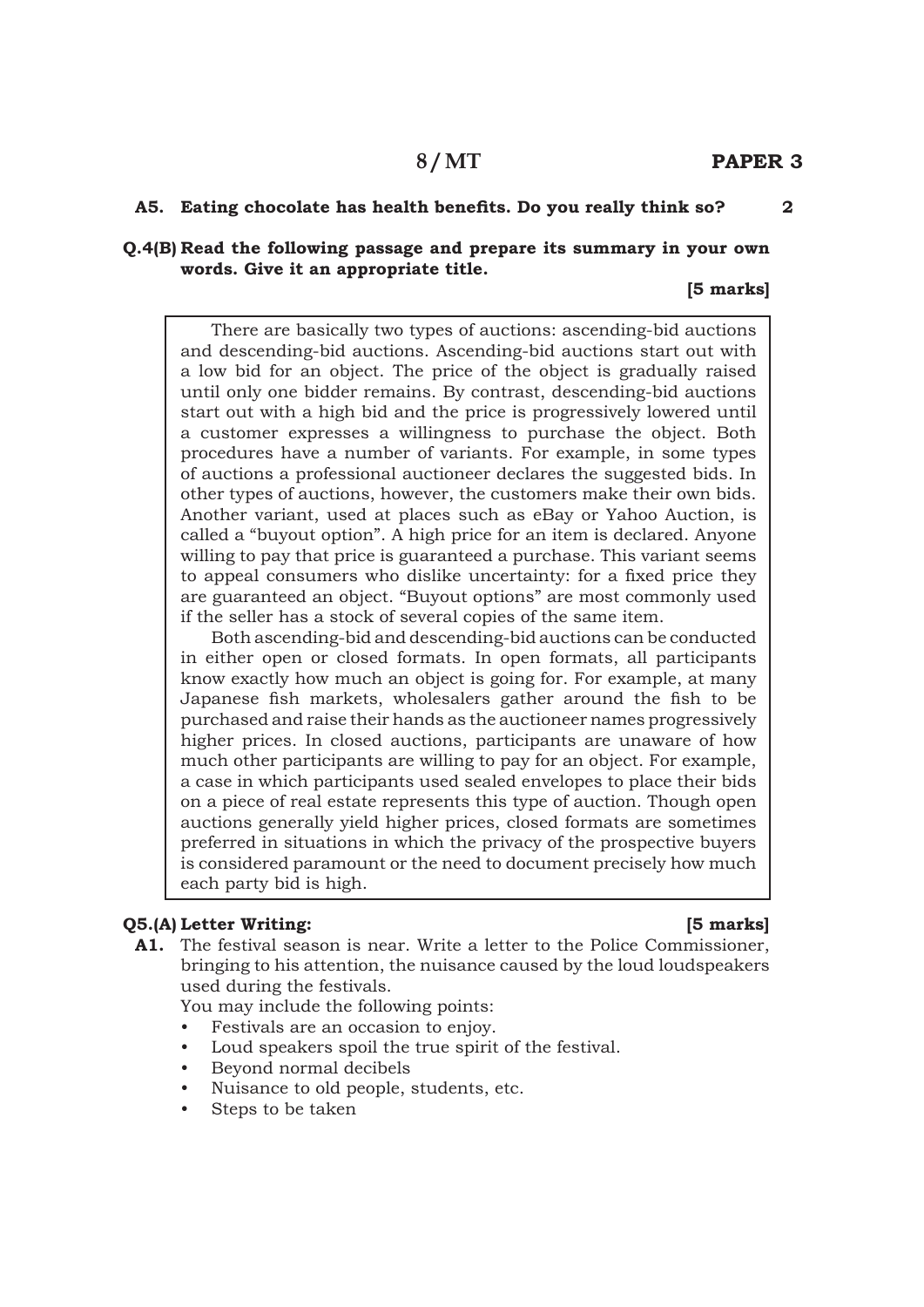## **9 / MT**

## **PAPER 3**

#### **OR**

**A2.** Rohan, a teenager from Mumbai, is worried about the way his younger cousin Sheela spends too much money. Write a letter as Rohan to Sheela advising her to value money.

You may use the following guideline:

- the most important necessity
- money saved is money earned
- shop according to needs
- don't love things too much
- hard work required to earn

#### **Q5.(B) Dialogue / Interview. [5 marks]**

**B1.** Pia wishes to volunteer for an old age home. She speaks to the Manager, Mr. Rao for the same. Write a dialogue about the conversation between them.

#### **OR**

**B2.** Imagine that you are going to have an interview with an artist, a musician or a painter from your area. Prepare ten questions that you would like to ask him / her.

#### **Q6. (A)Information Transfer: [5 marks]**

#### **A1. Read the following paragraph. Present it in a tabular form.**

Pandit Ravi Shankar was born in Varanasi on 7th April, 1920 to a Bengali Brahmin family as the youngest of 7 brothers. At the age of 10 Shankar went to Paris with the dance troupe of his brother choreographer Uday Shankar. By the age of 13 he had become a member of the group, accompanied the group on tours and learned to dance and play various Indian instruments. Uday's dance troupe toured Europe and USA and Shankar learned French, Western classical music, jazz and cinema. He gave up his dancing career in 1938 to go to Maihar and study Indian classical music as Allaudin Khan's pupil, living with his family in the traditional 'Gurukul' system. Shankar had training in sitar, surbahar, rudraveena, rubab and sursingar. He began to play publicly on sitar in December, 1939. His debut performance was a 'jugalbandi' with Ali Akbar Khan who played the sarod.

**OR**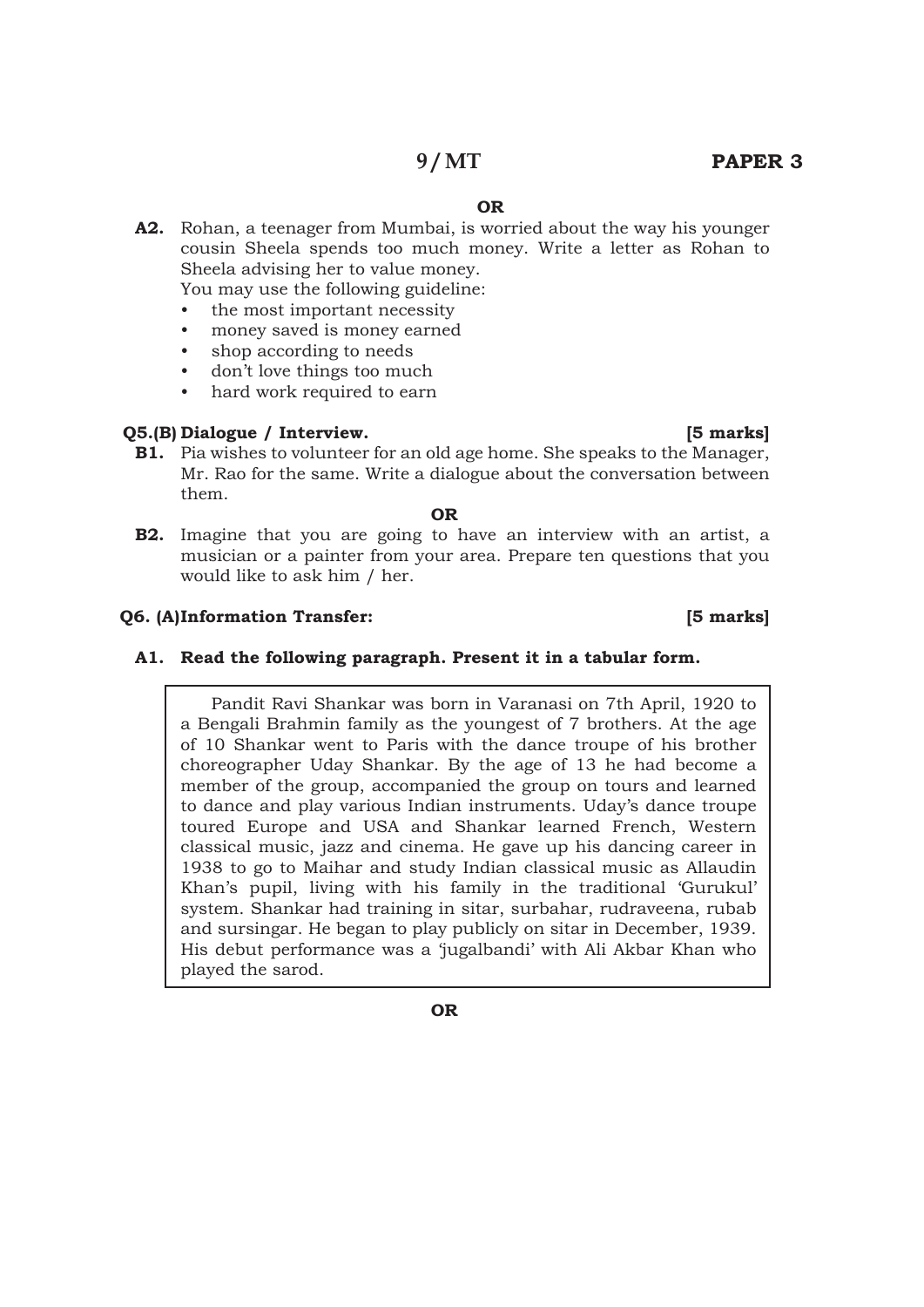#### **PAPER 3 10 / MT**

#### **A2. Convert the following flowchart into a paragraph.**



#### **Q6.(B) Speech / View-Counterview: [5 marks]**

**B1.** A Farewell Celebration has been organized for your batch in your school. Prepare a speech for the occasion as a representative of your batch.

#### **OR**

- **B2.** Write a paragraph expressing your views in support of the argument 'Village life is better than city life.' You may refer to the points in the counterview section:
	- City life is fast paced, adaptable and trendy.
	- • City life offers a person more opportunities for growth and development.
	- Man can make rapid progress in a city.
	- • Social life and entertainment options are better and wider.
	- In a city there are better medical and educational facilities.

#### **Q7.(A) Expansion / Report Writing: [5 marks]**

**A1.** Write a paragraph of 180 to 200 words on the given proverb: 'An eye for an eye makes the whole world blind.'

#### **OR**

- **A2.** There has been a major theft in a jewellery store in your city. Prepare a report on it for a local newspaper. You may include the following points:
	- place, time of theft
	- strategy
	- suspects
	- other related incidents
	- witness if any
	- police action